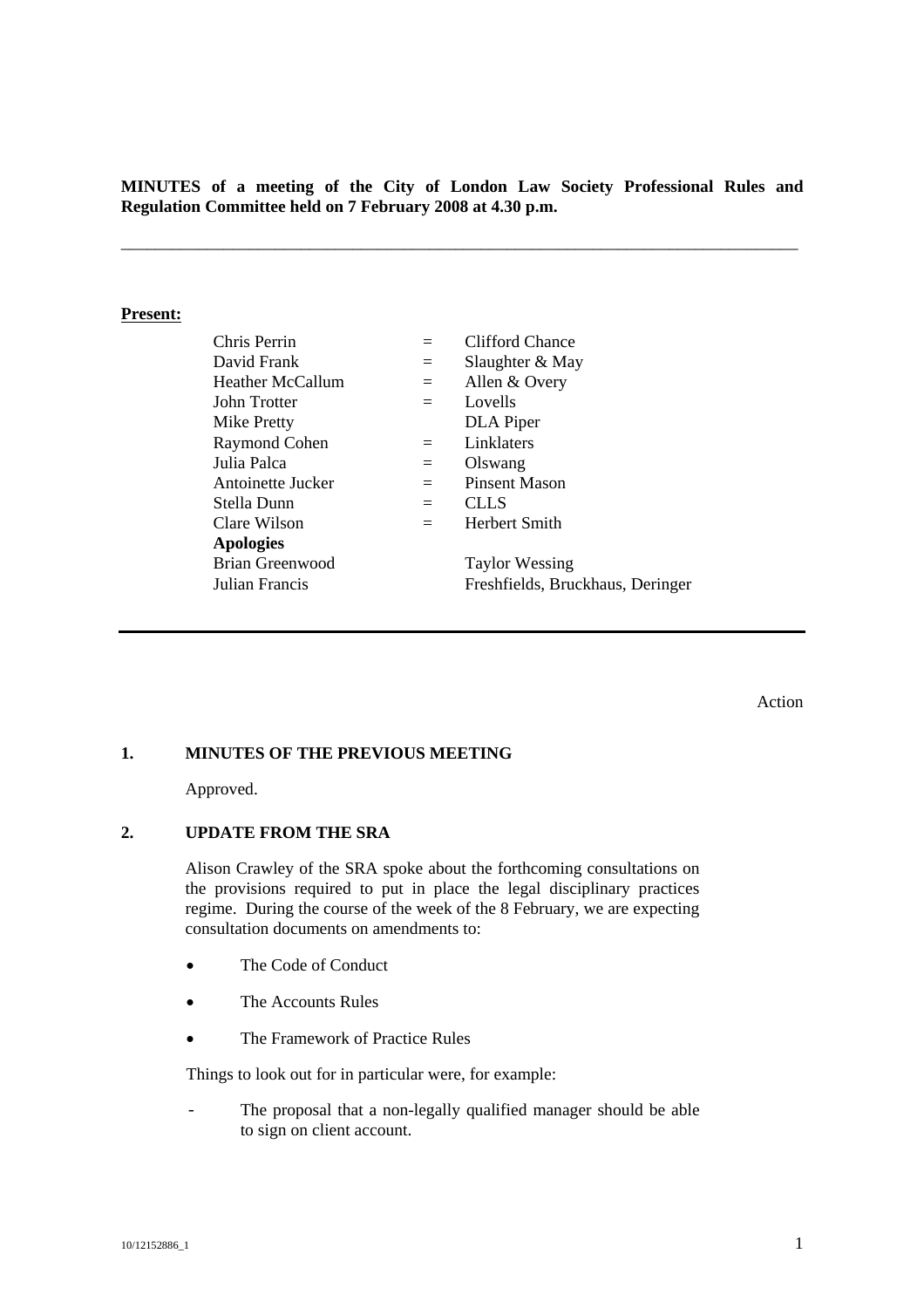- A restriction in the Legal Services Act which appears to limit the number of tiers of corporate ownership of an LLP (which may be an unintended consequence of the Legal Services Act).
- The provisions about competition between regulators; for example where a solicitor becomes a manager of a body such as a licensed conveyancer, then the SRA proposes to disapply most of the Code, except the core duties.
- The definition of "solicitor services" where the SRA's intention is to keep the definition as wide as it currently is.
- The transitional provisions for small firms where they are very close to the 25% non-legally qualified manager limit and there are unforeseen events (such as death) which tip them over the 25% rule.

Comments on these papers are required by the 21 April. The intention is that the rules will be made by the end of June, such that the consequential work to the forms, processes etc. can be done by the 1 March 2009.

Subsequent consultations will be on:

- 1. The information required from firms i.e. what information firms will be required to supply to the SRA on, for example, an annual return basis.
- 2. The SRA fee structure  $-$  i.e. changes to how the levy on solicitors will be gathered; although there is unlikely to be a significant change before 2010.
- 3. Changing the regulatory application processes i.e. the process by which practising certificates are renewed and the process by which information is gathered from individuals and firms.

These consultations will be open until the 1 May.

Chris Perrin to divide up the consultation papers between the members of the Committee so that each would take the lead on one.

Alison Crawley confirmed that on technical matters such as these, it was the quality of the response to consultation that was important and not the quantity, such that it was not necessary for each firm to write in to emphase points already otherwise made.

The Committee had no additional comments (having commented before) on the consultations on (i) character and suitability of non-legally qualified managers and (ii) the publication of complaints.

### **3. SRA RULES UPDATE**

The Committee asked Alison to look into the point that the Committee had previously made to the SRA (Penny Butler and Anthony Townsend) about in the set of the field of the field  $\mathbf{r}_i$ Chris to follow up

Chris Perrin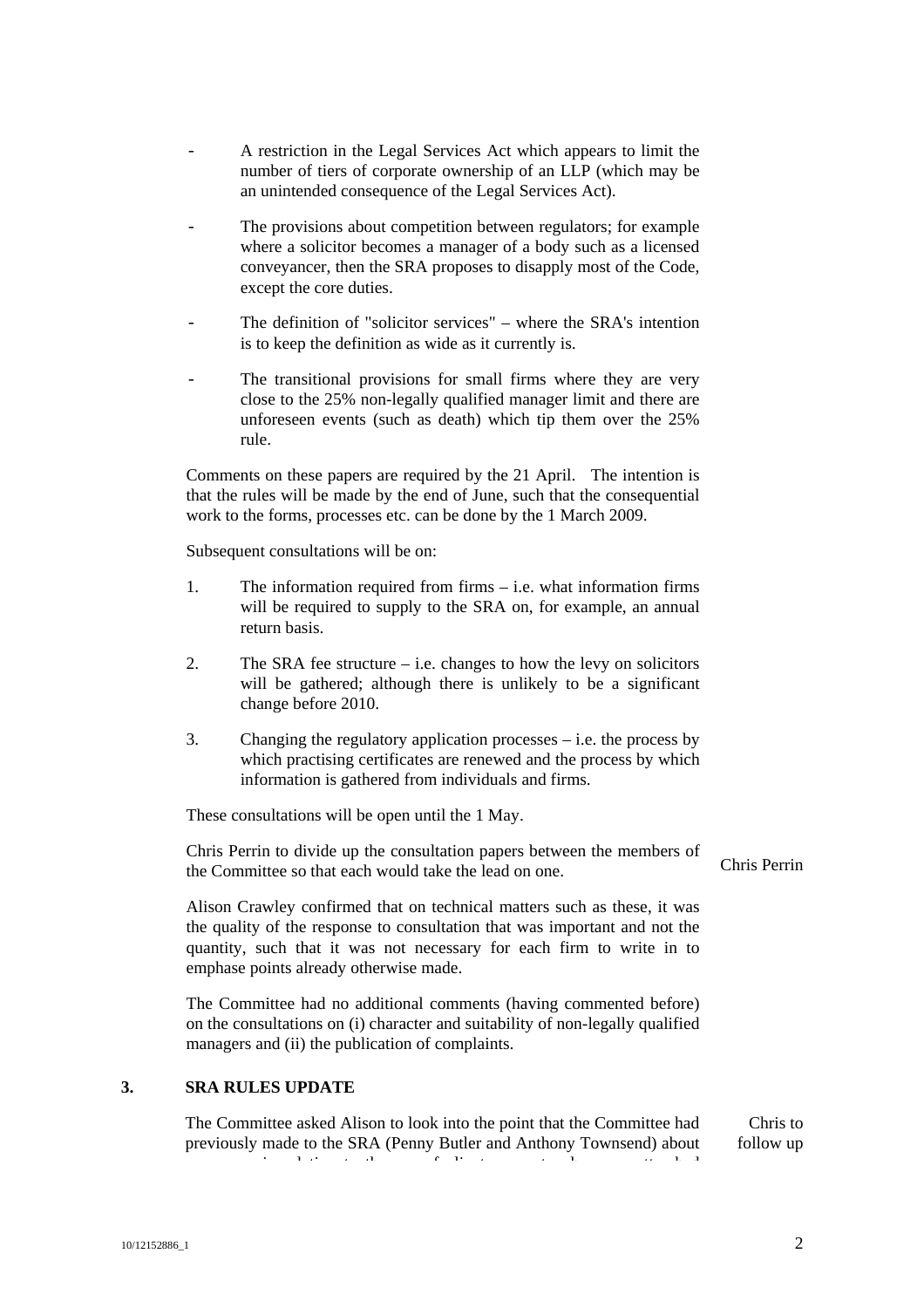a concern in relation to the use of client account, where a matter had originated in an office located overseas where that office was not a branch of the LLP.

Alison Crawley left the meeting.

# **4. SRA PSU VISIT**

A meeting with the SRA PSU visit had been fixed for the 13 March at the Law Society in order to discuss the practicalities of the SRA proposals for monitoring city firms. Heather McCallum, Mike Pretty, Melvyn Hughes and Stella Dunn are due to attend; any other volunteers to attend to contact Stella Dunn.

Volunteers to contact Stella

## **5. PAYMENT SERVICES DIRECTIVE**

A concern had been raised that the Payment Services Directive may affect the use of client account and the payment of disbursements on behalf of a client. However, the FSA had confirmed that that was not the intention. The point would be monitored.

### **6. CONFLICTS RULE**

The paper presented to the Ethics Committee in May 2007 had not yet been considered by the Ethics Committee. It was due to be heard on 12 March. The Committee expressed their disappointment at the delay. In addition, it was noted that, although the SRA referred to the conflict rules as "new", they had effectively been in place for a number of years and that therefore it was not unreasonable to expect that amendments could be made. In addition, it was noted that amendments were being made to the Code in the context of the regulatory framework for LDPs and, again, the Committee expressed their disappointment that it seemed unlikely that these changes would be considered in sufficient time for amendments to be made simultaneously.

# **7. FSA – VOLUNTARY CODE OF CONDUCT ON PRICE SENSITIVE INFORMATION**

Negotiations with the FSA, LIBA and the CBI on this code were progressing with James Palmer of Herbert Smith leading. However, the message contained in the Chairman's newsletter was felt to be overly optimistic at this stage.

# **8. CLIENT ACCOUNT – THE CREDIT CRUNCH**

A solicitor had raised a concern about the possible liability of solicitors in the event that the bank holding client account monies was unable to repay them. The Committee thought it was key that the selection of the bank was not negligently made. It did not feel that further guidance to the profession was necessary.